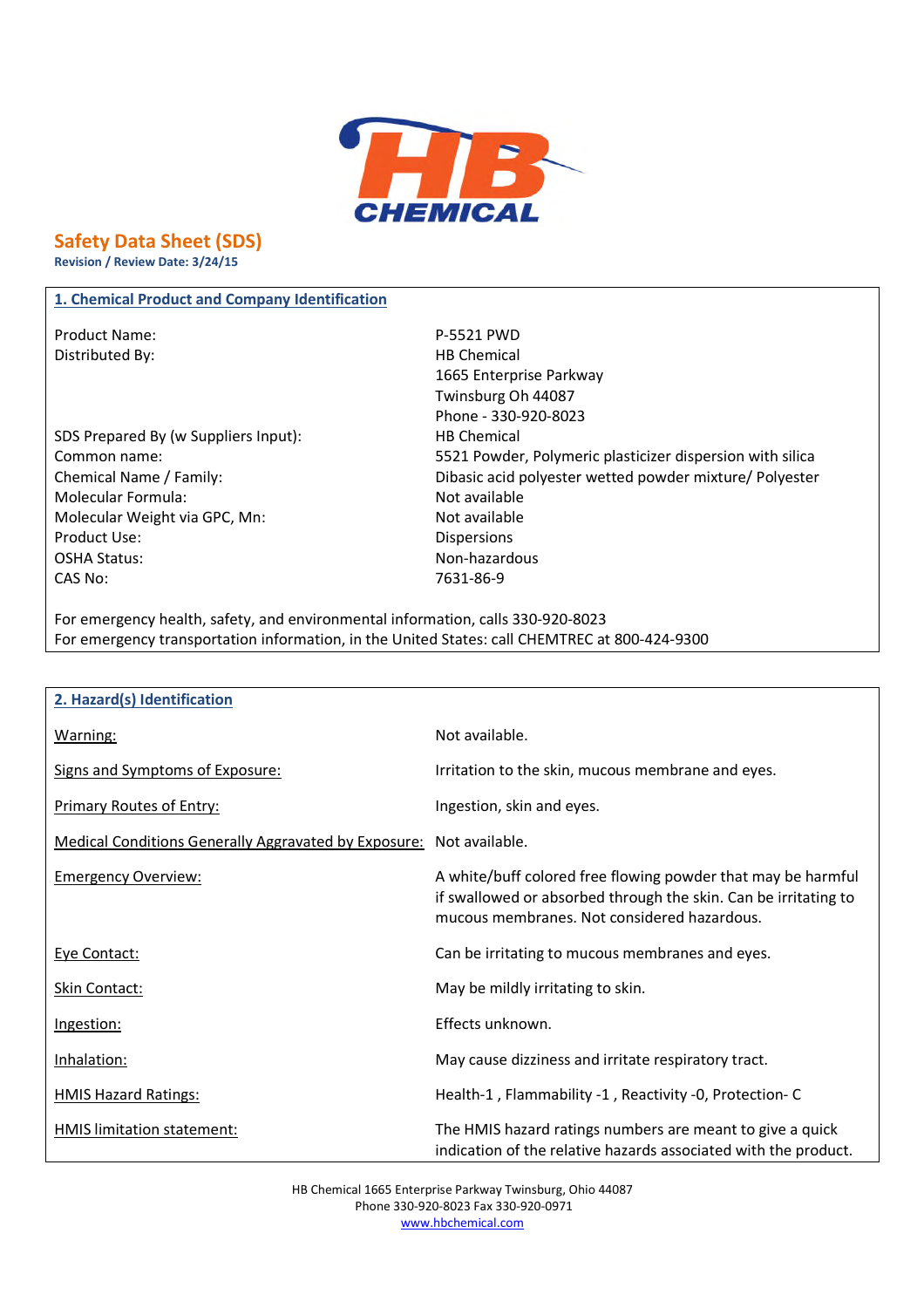All of the information contained in the SDS should be consulted to assist with the safe handling of this material.

Principal Hazardous Components: Silica, CAS No. 7631-86-9, OSHA 10mb/M<sup>3</sup> (total dust)

| 3. Composition / Information on Ingredients |                              |                            |
|---------------------------------------------|------------------------------|----------------------------|
| Weight Percent / Typical                    | Component Identity           | <b>CAS Registry Number</b> |
| 72%                                         | Mixed dibasic acid polyester | Proprietary                |
| 28%                                         | Silica                       | 7631-86-9                  |

| <b>4. First Aid Measures</b> |                                                                                                                              |
|------------------------------|------------------------------------------------------------------------------------------------------------------------------|
| Inhalation:                  | Remove to fresh air; give artificial respiration or oxygen if<br>necessary.                                                  |
| Eyes:                        | Flush eyes with water for 15 minutes. Call a physician if<br>irritation develops.                                            |
| Skin:                        | Remove contaminated clothing and wash skin with soap and<br>water. If in contact with hot product, treat as a burn.          |
| Ingestion:                   | Do not induce vomiting but wash out mouth. Never give<br>anything by mouth to unconscious person. Seek medical<br>attention. |

| <b>5. Fire-Fighting Measures</b>      |                                                                                                                                                                                                                                      |
|---------------------------------------|--------------------------------------------------------------------------------------------------------------------------------------------------------------------------------------------------------------------------------------|
| Suitable Extinguishing Media:         | Use Chemical foam, CO2, Dry Chemical, water fog.                                                                                                                                                                                     |
| Special Fire Fighting Procedures:     | Full eye protection and protective clothing are required for all<br>indoor/outdoor fires and spills. A MSHA/NIOSH approved self<br>contained breathing apparatus should be worn. Use water spray<br>to cool fire-exposed containers. |
| <b>Hazardous Combustion Products:</b> | This product will decompose under extreme temperatures<br>forming oxides of carbon.                                                                                                                                                  |
| Unusual fire and explosion hazards:   | Water may cause frothing.                                                                                                                                                                                                            |

## **6. Accidental Release Measures**

Steps to be taken in case material is spilled: Wear appropriate protective clothing, gloves and equipment. Contain spill and sweep up. Transfer to secure containers and dispose of according to local and state regulations. Thought should always be given to collecting the material in such a manner that it could be recycled. Clean/scrub affected area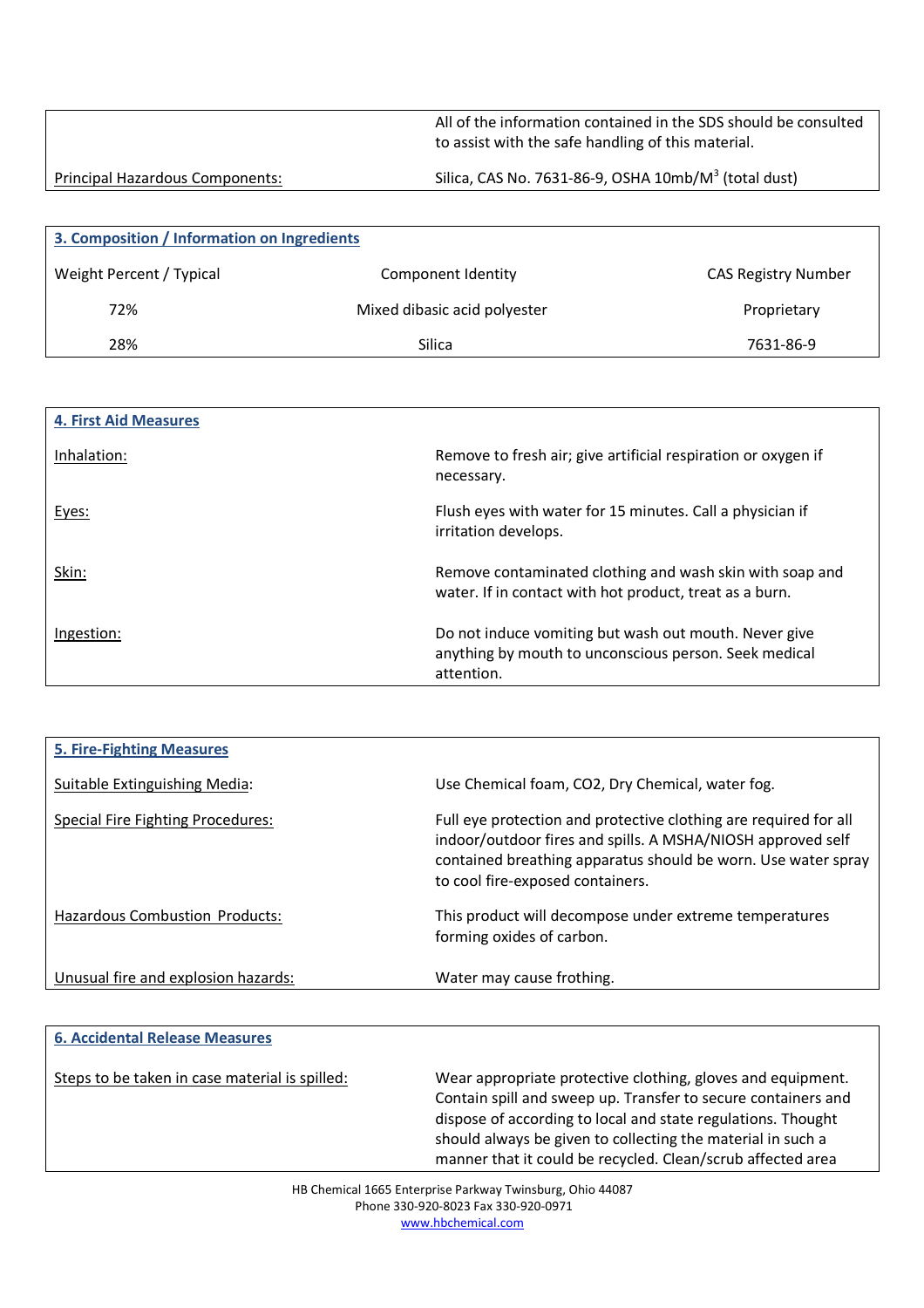|                                     | with detergent. Dike and contain the spill with inert material (ie:<br>sand, earth, sawdust) and transfer liquid and solid diking<br>material to separate containers for recovery or disposal. Wash<br>floor area with hot water solution. Remove contaminated<br>clothing and wash before reuse. Wash affected skin areas with<br>soap and water. Keep spills out of all sewers and bodies of<br>water. |
|-------------------------------------|----------------------------------------------------------------------------------------------------------------------------------------------------------------------------------------------------------------------------------------------------------------------------------------------------------------------------------------------------------------------------------------------------------|
| Environmental Disposal Information: | Prevent run-off into sewers or natural waterways.                                                                                                                                                                                                                                                                                                                                                        |
| Waste Disposal:                     | All containers should be effectively labeled to facilitate the<br>appropriate disposal or reclaim.                                                                                                                                                                                                                                                                                                       |

| 7. Handling and Storage              |                                                                                                                                                                                                 |
|--------------------------------------|-------------------------------------------------------------------------------------------------------------------------------------------------------------------------------------------------|
| <b>Empty Containers:</b>             | Empty containers can be rinsed with a suitable<br>solvent/surfactant and steamed to remove residual product and<br>fumes before disposal or reuse in accordance with applicable<br>regulations. |
| Precautions to be taken in handling: | Any use of this product in an elevated process, should be<br>evaluated to establish and maintain safe operating procedures.                                                                     |
| Storage:                             | Store in sealed containers in dry, ambient temperature, well-<br>ventilated place conditions.                                                                                                   |

| 8. Exposure Controls / Personal Protection |                                                                                                                                                    |
|--------------------------------------------|----------------------------------------------------------------------------------------------------------------------------------------------------|
|                                            |                                                                                                                                                    |
| <b>Exposure Controls:</b>                  | For normal operation local exhaust ventilation should suffice.<br>Direct exhaust when dusting becomes a nuisance or to keep<br>exposure below TWA. |
| <b>Respiratory Protection:</b>             | Respirators should be selected when TWA exceeded. Avoid hot<br>vapors when mixing or packaging.                                                    |
| Ventilation:                               | Use only where sufficient ventilation exists to keep exposure<br>levels of fumes and dust below recommended levels.                                |
| Hand protection:                           | Neoprene, Viton gloves.                                                                                                                            |
| Eye Protection:                            | Safety glasses with side shields.                                                                                                                  |
| <b>Skin and Body Protection:</b>           | Wear impervious clothing gloves, boots and apron as<br>appropriate.                                                                                |
| <b>Other Precautions:</b>                  | Exercise good chemical handling practice.                                                                                                          |
| <b>Decontamination Facilities:</b>         | There should be a shower facility and eyewash in the building<br>where this product is being stored and handled.                                   |

HB Chemical 1665 Enterprise Parkway Twinsburg, Ohio 44087 Phone 330-920-8023 Fax 330-920-0971 www.hbchemical.com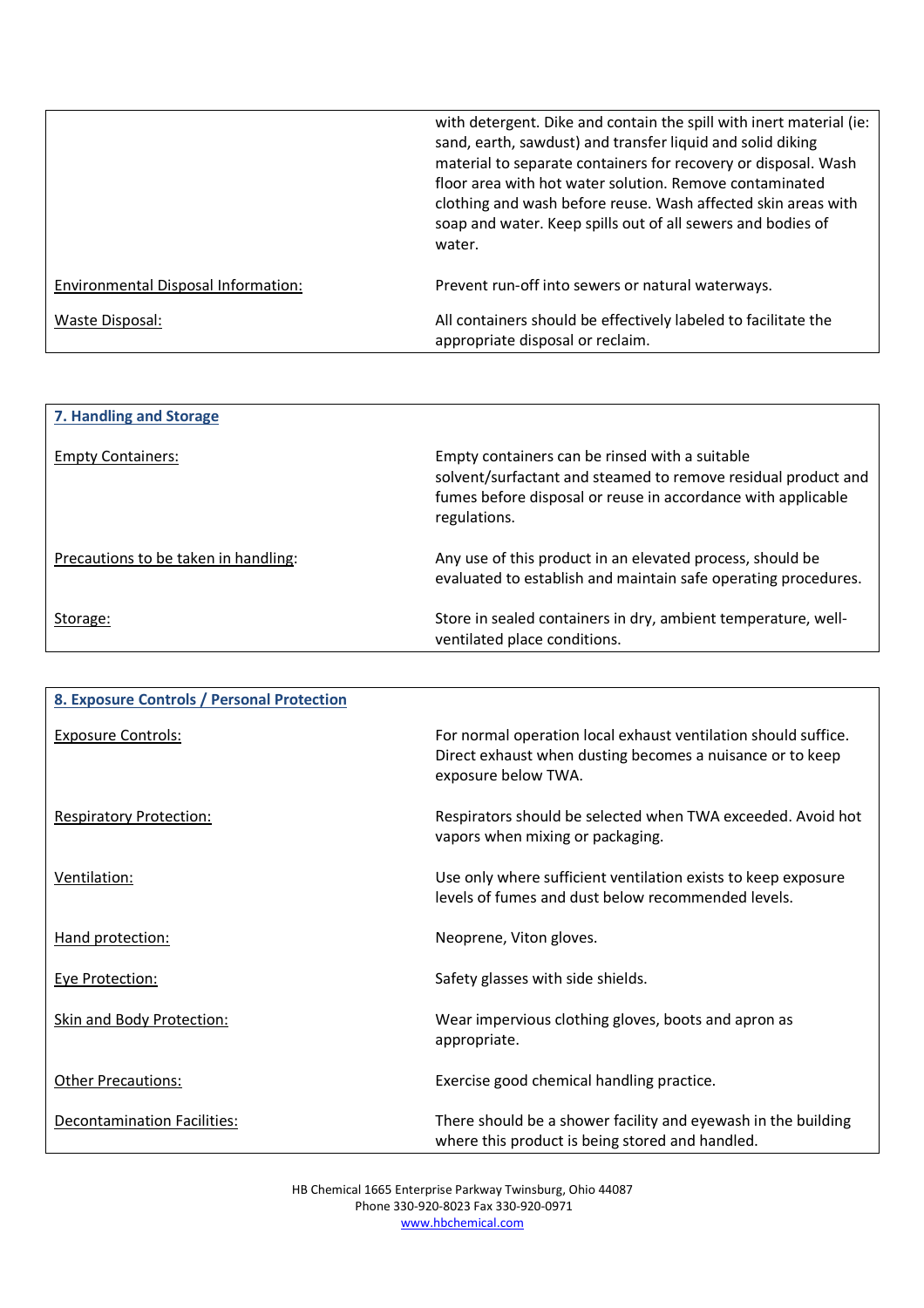| 9. Physical and Chemical Properties        |                          |
|--------------------------------------------|--------------------------|
| Physical Form:                             | Powder                   |
| Appearance & Odor:                         | White/buff / Mild odor   |
| <b>Specific Gravity:</b>                   | 1.26 @25°C               |
| Softening Point, R&B:                      | Not available.           |
| Solubility in Water:                       | Insoluble.               |
| Flash Point, TAG CC F:                     | 288°C (550°F) Closed Cup |
| Percent Volatiles (by weight):             | Not available.           |
| Evaporation Rate (Water ~ I):              | << 1 (butyl acetate=1)   |
| Vapor Pressure (mm Hg):                    | Not available.           |
| Vapor Density (Air ~ I):                   | Not available.           |
| Boiling Point (°F) Initial:                | Not available.           |
| Auto ignition Temperature, <sup>o</sup> C: | Not available.           |
| Flammable Limits, %(V):                    | Not available.           |

| <b>10. Stability and Reactivity</b>   |                                                  |
|---------------------------------------|--------------------------------------------------|
| Stability:                            | This product is stable under normal conditions.  |
| Incompatibility (Materials to Avoid): | Material reacts with strong oxidizers and bases. |
| Conditions to Avoid:                  | Keep away from extreme heat.                     |
| Hazardous Polymerization:             | Hazardous polymerization will not occur.         |

| 11. Toxicological Information                                                              |                                                                 |  |
|--------------------------------------------------------------------------------------------|-----------------------------------------------------------------|--|
| This material is not listed as a carcinogen or potential carcinogen by NTP, IARC, or OSHA. |                                                                 |  |
| OSHA Permissible Exposure Limit:                                                           | OSHA 8-hour Time Weighted Average (TWA)=6 mg/m3 (total<br>dust) |  |
| <b>ACGIH Threshold Limit Value:</b>                                                        | Not available.                                                  |  |
|                                                                                            |                                                                 |  |

# **12. Ecological Information**

This material has not been evaluated for environmental effects.

HB Chemical 1665 Enterprise Parkway Twinsburg, Ohio 44087 Phone 330-920-8023 Fax 330-920-0971 www.hbchemical.com